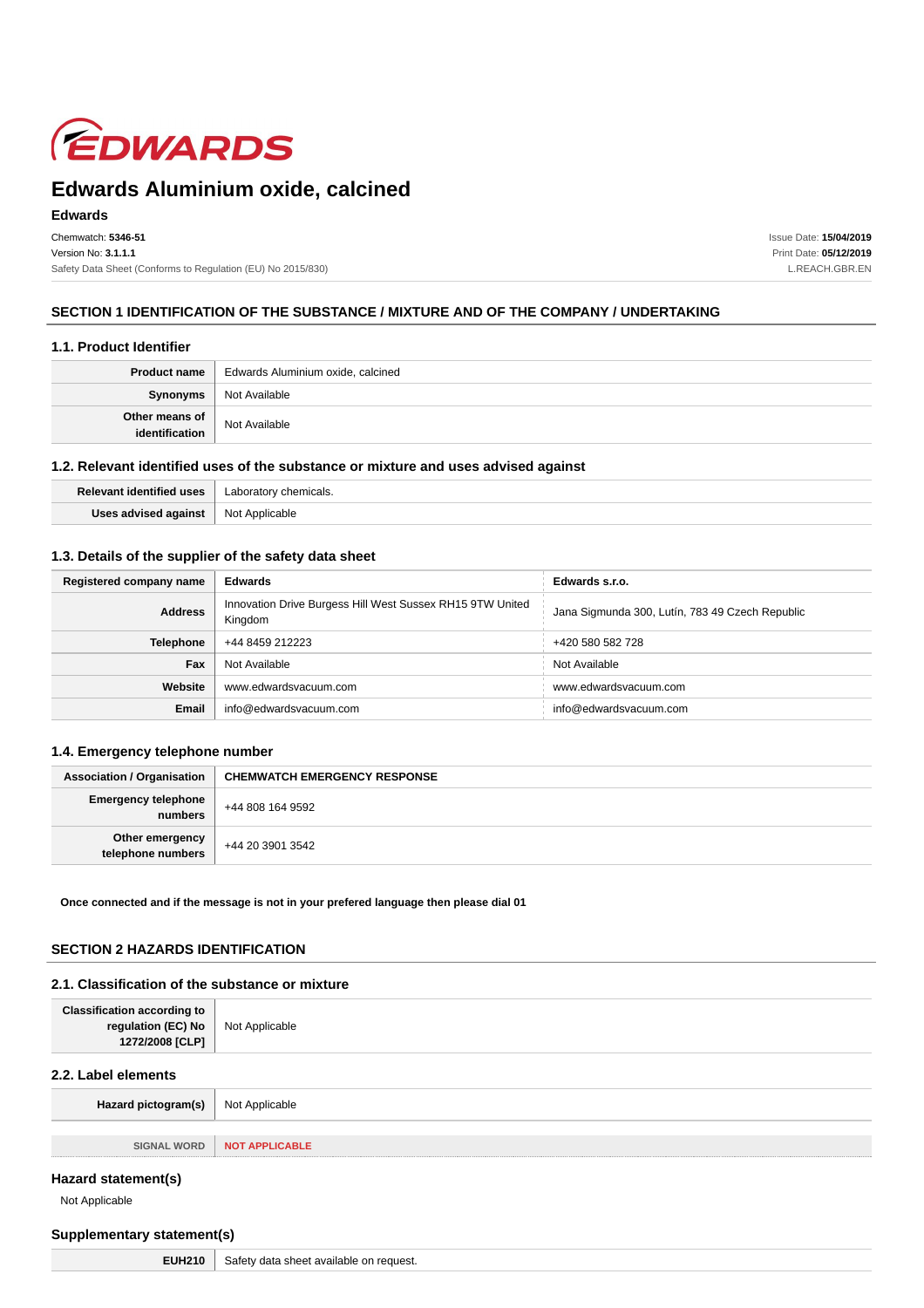#### **Precautionary statement(s) Prevention**

Not Applicable

# **Precautionary statement(s) Response**

Not Applicable

# **Precautionary statement(s) Storage**

Not Applicable

### **Precautionary statement(s) Disposal**

Not Applicable

### **2.3. Other hazards**

REACh - Art.57-59: The mixture does not contain Substances of Very High Concern (SVHC) at the SDS print date.

### **SECTION 3 COMPOSITION / INFORMATION ON INGREDIENTS**

### **3.1.Substances**

See 'Composition on ingredients' in Section 3.2

### **3.2.Mixtures**

| 1.CAS No<br>2.EC No<br>3. Index No<br><b>4.REACH No</b>             |         | %[weight]                                                                                                                                                   | <b>Name</b>      | Classification according to regulation (EC) No 1272/2008 [CLP] |
|---------------------------------------------------------------------|---------|-------------------------------------------------------------------------------------------------------------------------------------------------------------|------------------|----------------------------------------------------------------|
| 1.1344-28-1.<br>2.215-691-6<br>3. Not Available<br>4. Not Available |         | >95                                                                                                                                                         | calcined alumina | Not Applicable                                                 |
|                                                                     | Legend: | 1. Classified by Chemwatch; 2. Classification drawn from Regulation (EU) No 1272/2008 - Annex VI; 3. Classification drawn from<br>C&L * EU IOELVs available |                  |                                                                |

### **SECTION 4 FIRST AID MEASURES**

# **4.1. Description of first aid measures** If this product comes in contact with the eyes:

| <b>Eye Contact</b>  | • Wash out immediately with fresh running water.<br>Ensure complete irrigation of the eye by keeping eyelids apart and away from eye and moving the eyelids by occasionally<br>lifting the upper and lower lids.<br>▶ Seek medical attention without delay; if pain persists or recurs seek medical attention.<br>▶ Removal of contact lenses after an eye injury should only be undertaken by skilled personnel.                                                                                     |
|---------------------|-------------------------------------------------------------------------------------------------------------------------------------------------------------------------------------------------------------------------------------------------------------------------------------------------------------------------------------------------------------------------------------------------------------------------------------------------------------------------------------------------------|
| <b>Skin Contact</b> | If skin or hair contact occurs:<br>Flush skin and hair with running water (and soap if available).<br>▶ Seek medical attention in event of irritation.                                                                                                                                                                                                                                                                                                                                                |
| <b>Inhalation</b>   | If fumes or combustion products are inhaled remove from contaminated area.<br>Lay patient down. Keep warm and rested.<br>▶ Prostheses such as false teeth, which may block airway, should be removed, where possible, prior to initiating first aid<br>procedures.<br>Apply artificial respiration if not breathing, preferably with a demand valve resuscitator, bag-valve mask device, or pocket<br>mask as trained. Perform CPR if necessary.<br>Transport to hospital, or doctor.                 |
| Ingestion           | If swallowed do <b>NOT</b> induce vomiting.<br>If vomiting occurs, lean patient forward or place on left side (head-down position, if possible) to maintain open airway and<br>prevent aspiration.<br>• Observe the patient carefully.<br>▶ Never give liquid to a person showing signs of being sleepy or with reduced awareness; i.e. becoming unconscious.<br>► Give water to rinse out mouth, then provide liquid slowly and as much as casualty can comfortably drink.<br>▶ Seek medical advice. |

#### **4.2 Most important symptoms and effects, both acute and delayed**

See Section 11

### **4.3. Indication of any immediate medical attention and special treatment needed**

Treat symptomatically.

Manifestation of aluminium toxicity include hypercalcaemia, anaemia, Vitamin D refractory osteodystrophy and a progressive encephalopathy (mixed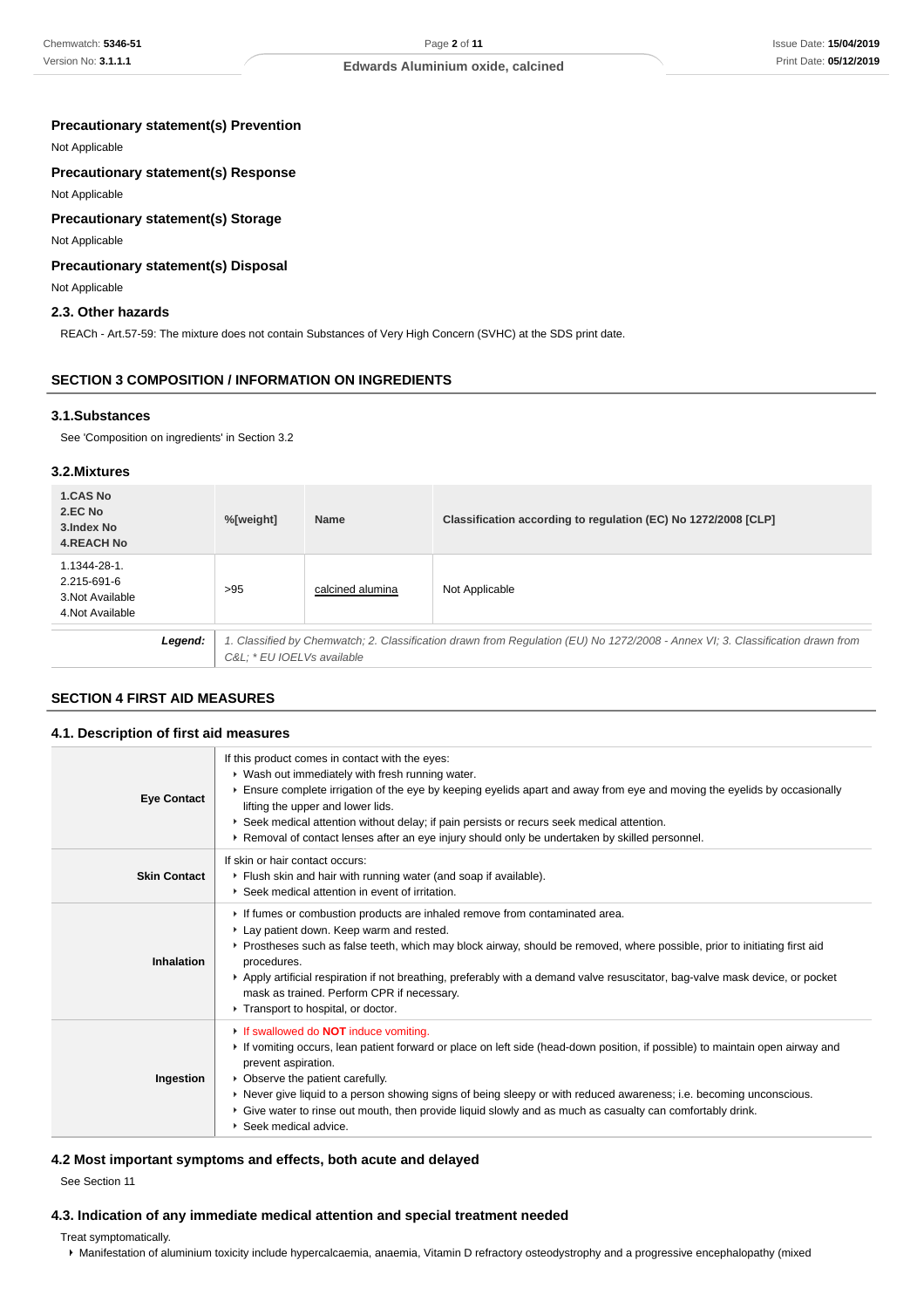dysarthria-apraxia of speech, asterixis, tremulousness, myoclonus, dementia, focal seizures). Bone pain, pathological fractures and proximal myopathy can occur.

- Symptoms usually develop insidiously over months to years (in chronic renal failure patients) unless dietary aluminium loads are excessive.
- ▶ Serum aluminium levels above 60 ug/ml indicate increased absorption. Potential toxicity occurs above 100 ug/ml and clinical symptoms are present when levels exceed 200 ug/ml.

Deferoxamine has been used to treat dialysis encephalopathy and osteomalacia. CaNa2EDTA is less effective in chelating aluminium.

[Ellenhorn and Barceloux: Medical Toxicology]

Copper, magnesium, aluminium, antimony, iron, manganese, nickel, zinc (and their compounds) in welding, brazing, galvanising or smelting operations all give rise to thermally produced particulates of smaller dimension than may be produced if the metals are divided mechanically. Where insufficient ventilation or respiratory protection is available these particulates may produce "metal fume fever" in workers from an acute or long term exposure.

- **P** Onset occurs in 4-6 hours generally on the evening following exposure. Tolerance develops in workers but may be lost over the weekend. (Monday Morning Fever)
- ▶ Pulmonary function tests may indicate reduced lung volumes, small airway obstruction and decreased carbon monoxide diffusing capacity but these abnormalities resolve after several months.
- Although mildly elevated urinary levels of heavy metal may occur they do not correlate with clinical effects.
- The general approach to treatment is recognition of the disease, supportive care and prevention of exposure.
- Seriously symptomatic patients should receive chest x-rays, have arterial blood gases determined and be observed for the development of tracheobronchitis and pulmonary edema.

[Ellenhorn and Barceloux: Medical Toxicology]

### **SECTION 5 FIREFIGHTING MEASURES**

#### **5.1. Extinguishing media**

- ▶ There is no restriction on the type of extinguisher which may be used.
- Use extinguishing media suitable for surrounding area.

#### **5.2. Special hazards arising from the substrate or mixture**

| <b>Fire Incompatibility</b>  | None known.                                                                                                                                                                                                                         |  |
|------------------------------|-------------------------------------------------------------------------------------------------------------------------------------------------------------------------------------------------------------------------------------|--|
| 5.3. Advice for firefighters |                                                                                                                                                                                                                                     |  |
| <b>Fire Fighting</b>         | Alert Fire Brigade and tell them location and nature of hazard.<br>▶ Wear breathing apparatus plus protective gloves in the event of a fire.<br>t. Darijant bij enij nezen eratleble, entllene farm entruise darben en insteamenter |  |

|                              | ► Prevent, by any means available, spillage from entering drains or water courses.<br>▶ Use fire fighting procedures suitable for surrounding area.                                                                                                                                                                                                                                                                                                                                                                                                                                                                                                                                                                                                                                                     |
|------------------------------|---------------------------------------------------------------------------------------------------------------------------------------------------------------------------------------------------------------------------------------------------------------------------------------------------------------------------------------------------------------------------------------------------------------------------------------------------------------------------------------------------------------------------------------------------------------------------------------------------------------------------------------------------------------------------------------------------------------------------------------------------------------------------------------------------------|
| <b>Fire/Explosion Hazard</b> | Under certain conditions the material may become combustible because of the ease of ignition which occurs after the material<br>reaches a high specific area ratio (thin sections, fine particles, or molten states). However, the same material in massive solid<br>form is comparatively difficult to ignite. Nearly all metals will burn in air under certain conditions. Some are oxidised rapidly in the<br>presence of air or moisture, generating sufficient heat to reach their ignition temperatures.<br>Decomposition may produce toxic fumes of:<br>metal oxides<br>When aluminium oxide dust is dispersed in air, firefighters should wear protection against inhalation of dust particles, which can<br>also contain hazardous substances from the fire absorbed on the alumina particles. |

# **SECTION 6 ACCIDENTAL RELEASE MEASURES**

#### **6.1. Personal precautions, protective equipment and emergency procedures**

See section 8

### **6.2. Environmental precautions**

See section 12

#### **6.3. Methods and material for containment and cleaning up**

| <b>Minor Spills</b> | ▶ Remove all ignition sources.<br>• Clean up all spills immediately.<br>Avoid contact with skin and eyes.<br>► Control personal contact with the substance, by using protective equipment.    |
|---------------------|-----------------------------------------------------------------------------------------------------------------------------------------------------------------------------------------------|
| <b>Major Spills</b> | Moderate hazard.<br>CAUTION: Advise personnel in area.<br>Alert Emergency Services and tell them location and nature of hazard.<br>• Control personal contact by wearing protective clothing. |

### **6.4. Reference to other sections**

Personal Protective Equipment advice is contained in Section 8 of the SDS.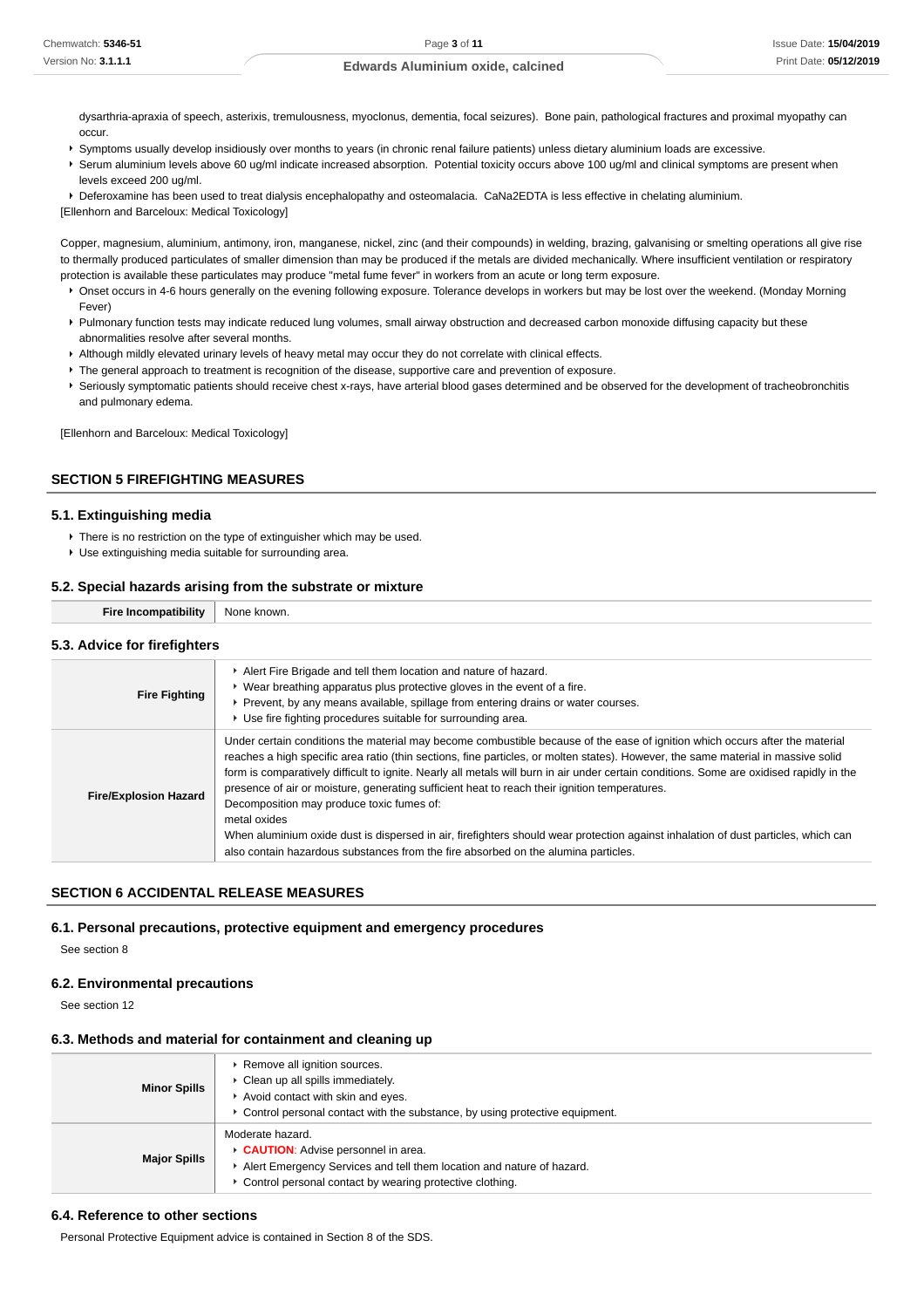# **SECTION 7 HANDLING AND STORAGE**

#### **7.1. Precautions for safe handling**

| Safe handling                    | Avoid all personal contact, including inhalation.<br>▶ Wear protective clothing when risk of exposure occurs.<br>▶ Use in a well-ventilated area.<br>▶ Prevent concentration in hollows and sumps.          |
|----------------------------------|-------------------------------------------------------------------------------------------------------------------------------------------------------------------------------------------------------------|
| Fire and explosion<br>protection | See section 5                                                                                                                                                                                               |
| Other information                | Store in original containers.<br>▶ Keep containers securely sealed.<br>Store in a cool, dry area protected from environmental extremes.<br>Store away from incompatible materials and foodstuff containers. |

### **7.2. Conditions for safe storage, including any incompatibilities**

| Suitable container      | • Polyethylene or polypropylene container.<br>• Check all containers are clearly labelled and free from leaks.                                                                                                                                                                                                                                                                                                                                                                                                                                                                                                                                                                                                                                                                                                                                                                                                     |
|-------------------------|--------------------------------------------------------------------------------------------------------------------------------------------------------------------------------------------------------------------------------------------------------------------------------------------------------------------------------------------------------------------------------------------------------------------------------------------------------------------------------------------------------------------------------------------------------------------------------------------------------------------------------------------------------------------------------------------------------------------------------------------------------------------------------------------------------------------------------------------------------------------------------------------------------------------|
| Storage incompatibility | Derivative of electropositive metal.<br>For aluminas (aluminium oxide):<br>Incompatible with hot chlorinated rubber.<br>In the presence of chlorine trifluoride may react violently and ignite.<br>-May initiate explosive polymerisation of olefin oxides including ethylene oxide.<br>-Produces exothermic reaction above 200 C with halocarbons and an exothermic reaction at ambient temperatures with<br>halocarbons in the presence of other metals.<br>• Metals and their oxides or salts may react violently with chlorine trifluoride and bromine trifluoride.<br>▶ These trifluorides are hypergolic oxidisers. They ignite on contact (without external source of heat or ignition) with recognised<br>fuels - contact with these materials, following an ambient or slightly elevated temperature, is often violent and may produce<br>ignition.<br>• The state of subdivision may affect the results. |

# **7.3. Specific end use(s)**

See section 1.2

# **SECTION 8 EXPOSURE CONTROLS / PERSONAL PROTECTION**

# **8.1. Control parameters**

| Ingredient       | <b>DNELS</b><br><b>Exposure Pattern Worker</b>                                                                                                                | <b>PNECs</b><br>Compartment |
|------------------|---------------------------------------------------------------------------------------------------------------------------------------------------------------|-----------------------------|
| calcined alumina | Inhalation 15.63 mg/m <sup>3</sup> (Systemic, Chronic)<br>Inhalation 15.63 mg/m <sup>3</sup> (Local, Chronic)<br>Oral 3.29 mg/kg bw/day (Systemic, Chronic) * | Not Available               |

\* Values for General Population

#### **OCCUPATIONAL EXPOSURE LIMITS (OEL)**

#### **INGREDIENT DATA**

| Source                                 | Ingredient       | <b>Material name</b>              | <b>TWA</b>         | <b>STEL</b>   | Peak          | <b>Notes</b>  |
|----------------------------------------|------------------|-----------------------------------|--------------------|---------------|---------------|---------------|
| UK Workplace Exposure<br>Limits (WELs) | calcined alumina | Aluminium oxides: respirable dust | $4 \text{ mg/m}$ 3 | Not Available | Not Available | Not Available |
| UK Workplace Exposure<br>Limits (WELs) | calcined alumina | Aluminium oxides: inhalable dust  | $10 \text{ mg/m}$  | Not Available | Not Available | Not Available |

#### **EMERGENCY LIMITS**

| Ingredient       | <b>Material name</b>      | TEEL-1       |                     | TEEL-2            | TEEL-3              |
|------------------|---------------------------|--------------|---------------------|-------------------|---------------------|
| calcined alumina | Aluminum oxide; (Alumina) | 5.7 mg/m $3$ |                     | $15 \text{ mg/m}$ | $25 \text{ mg/m}$ 3 |
|                  |                           |              |                     |                   |                     |
| Ingredient       | <b>Original IDLH</b>      |              | <b>Revised IDLH</b> |                   |                     |
| calcined alumina | Not Available             |              | Not Available       |                   |                     |

# **MATERIAL DATA**

For aluminium oxide and pyrophoric grades of aluminium:

Twenty seven year experience with aluminium oxide dust (particle size 96% 1,2 um) without adverse effects either systemically or on the lung, and at a calculated concentration equivalent to 2 mg/m3 over an 8-hour shift has lead to the current recommendation of the TLV-TWA.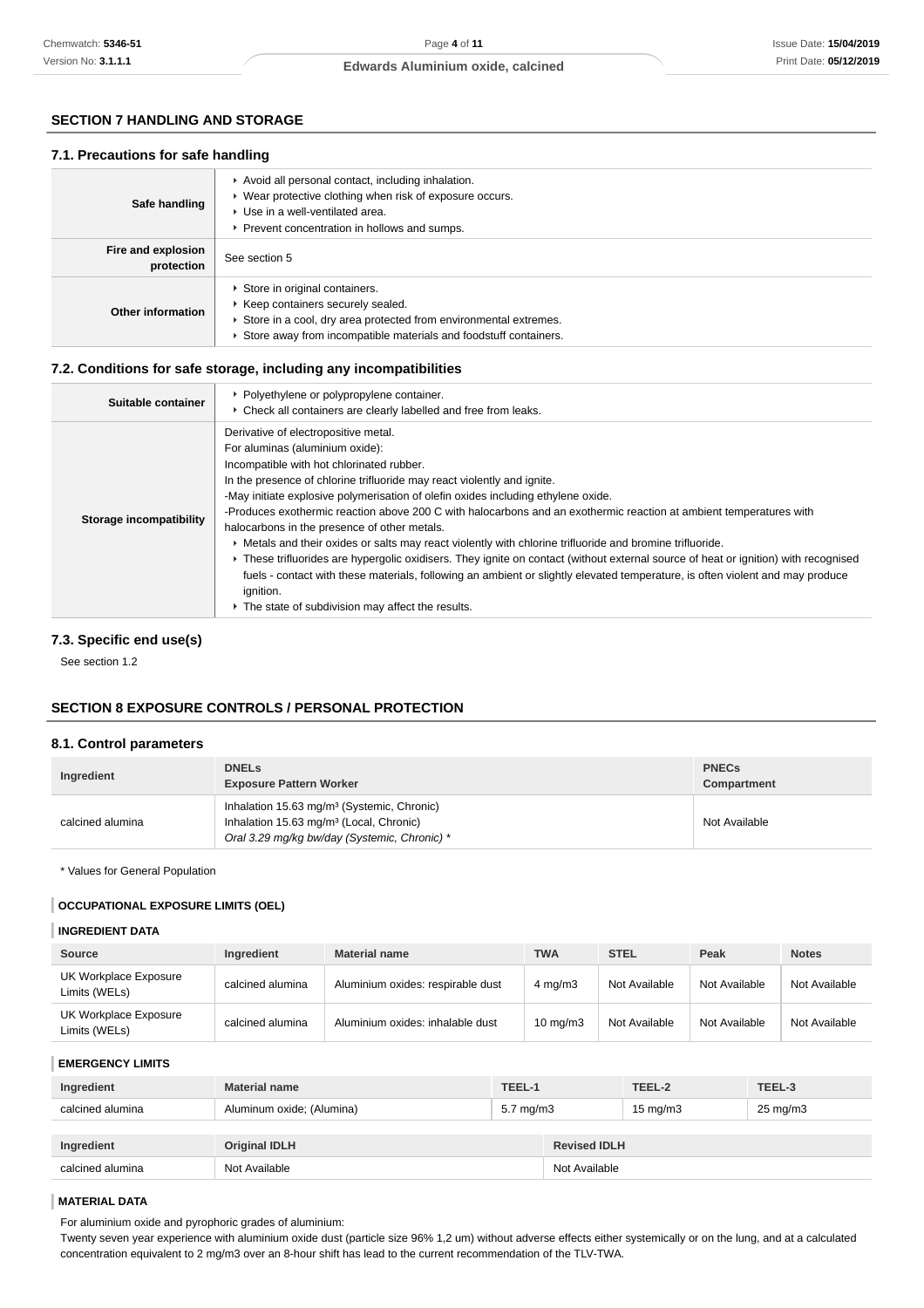The limit should also apply to aluminium pyro powders whose toxicity is reportedly greater than aluminium dusts and should be protective against lung changes.

#### For aluminium oxide:

The experimental and clinical data indicate that aluminium oxide acts as an "inert" material when inhaled and seems to have little effect on the lungs nor does it produce significant organic disease or toxic effects when exposures are kept under reasonable control. [Documentation of the Threshold Limit Values], ACGIH, Sixth Edition

#### **8.2. Exposure controls**

| 8.2.1. Appropriate<br>engineering controls | Engineering controls are used to remove a hazard or place a barrier between the worker and the hazard. Well-designed<br>engineering controls can be highly effective in protecting workers and will typically be independent of worker interactions to<br>provide this high level of protection.<br>The basic types of engineering controls are:<br>Process controls which involve changing the way a job activity or process is done to reduce the risk.<br>Enclosure and/or isolation of emission source which keeps a selected hazard "physically" away from the worker and ventilation<br>that strategically "adds" and "removes" air in the work environment.                                                                                                                                                                      |
|--------------------------------------------|-----------------------------------------------------------------------------------------------------------------------------------------------------------------------------------------------------------------------------------------------------------------------------------------------------------------------------------------------------------------------------------------------------------------------------------------------------------------------------------------------------------------------------------------------------------------------------------------------------------------------------------------------------------------------------------------------------------------------------------------------------------------------------------------------------------------------------------------|
| 8.2.2. Personal protection                 |                                                                                                                                                                                                                                                                                                                                                                                                                                                                                                                                                                                                                                                                                                                                                                                                                                         |
| Eye and face protection                    | Safety glasses with side shields<br>Chemical goggles.<br>Contact lenses may pose a special hazard; soft contact lenses may absorb and concentrate irritants. A written policy<br>document, describing the wearing of lenses or restrictions on use, should be created for each workplace or task. This should<br>include a review of lens absorption and adsorption for the class of chemicals in use and an account of injury experience.                                                                                                                                                                                                                                                                                                                                                                                              |
| <b>Skin protection</b>                     | See Hand protection below                                                                                                                                                                                                                                                                                                                                                                                                                                                                                                                                                                                                                                                                                                                                                                                                               |
| Hands/feet protection                      | The selection of suitable gloves does not only depend on the material, but also on further marks of quality which vary from<br>manufacturer to manufacturer. Where the chemical is a preparation of several substances, the resistance of the glove material<br>can not be calculated in advance and has therefore to be checked prior to the application.<br>The exact break through time for substances has to be obtained from the manufacturer of the protective gloves and has to be<br>observed when making a final choice.<br>Personal hygiene is a key element of effective hand care.<br>Experience indicates that the following polymers are suitable as glove materials for protection against undissolved, dry solids,<br>where abrasive particles are not present.<br>polychloroprene.<br>nitrile rubber.<br>butyl rubber. |
| <b>Body protection</b>                     | See Other protection below                                                                                                                                                                                                                                                                                                                                                                                                                                                                                                                                                                                                                                                                                                                                                                                                              |
| Other protection                           | • Overalls.<br>P.V.C. apron.<br>▶ Barrier cream.                                                                                                                                                                                                                                                                                                                                                                                                                                                                                                                                                                                                                                                                                                                                                                                        |

#### **Respiratory protection**

Particulate. (AS/NZS 1716 & 1715, EN 143:2000 & 149:001, ANSI Z88 or national equivalent)

| <b>Required Minimum Protection Factor</b> | <b>Half-Face Respirator</b> | <b>Full-Face Respirator</b>                          | <b>Powered Air Respirator</b> |
|-------------------------------------------|-----------------------------|------------------------------------------------------|-------------------------------|
| up to $10 \times ES$                      | P <sub>1</sub><br>Air-line* | $\overline{\phantom{0}}$<br>$\overline{\phantom{0}}$ | PAPR-P1                       |
| up to $50 \times ES$                      | Air-line**                  | P <sub>2</sub>                                       | PAPR-P2                       |
| up to $100 \times ES$                     | $\overline{\phantom{0}}$    | P <sub>3</sub>                                       |                               |
|                                           |                             | Air-line*                                            |                               |
| $100 + x ES$                              | $\overline{\phantom{0}}$    | Air-line**                                           | PAPR-P3                       |

\* - Negative pressure demand \*\* - Continuous flow

A(All classes) = Organic vapours, B AUS or B1 = Acid gasses, B2 = Acid gas or hydrogen cyanide(HCN), B3 = Acid gas or hydrogen cyanide(HCN), E = Sulfur dioxide(SO2), G = Agricultural chemicals, K = Ammonia(NH3), Hg = Mercury, NO = Oxides of nitrogen, MB = Methyl bromide, AX = Low boiling point organic compounds(below 65 degC)

Respirators may be necessary when engineering and administrative controls do not adequately prevent exposures.

- Fine decision to use respiratory protection should be based on professional judgment that takes into account toxicity information, exposure measurement data, and frequency and likelihood of the worker's exposure - ensure users are not subject to high thermal loads which may result in heat stress or distress due to personal protective equipment (powered, positive flow, full face apparatus may be an option).
- Published occupational exposure limits, where they exist, will assist in determining the adequacy of the selected respiratory protection. These may be government mandated or vendor recommended.
- ▶ Certified respirators will be useful for protecting workers from inhalation of particulates when properly selected and fit tested as part of a complete respiratory protection program.
- Use approved positive flow mask if significant quantities of dust becomes airborne.
- ▶ Try to avoid creating dust conditions.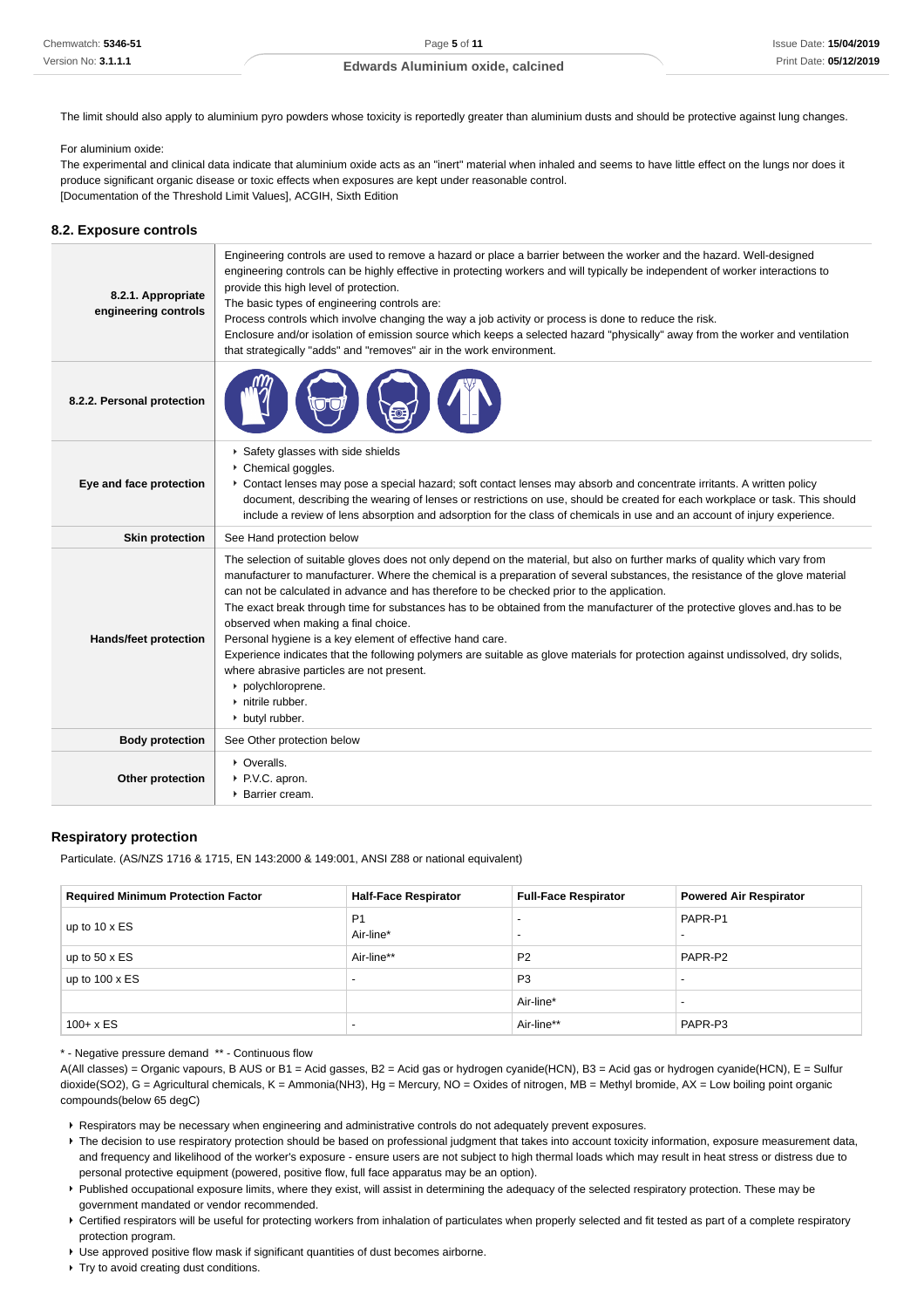#### **8.2.3. Environmental exposure controls**

See section 12

# **SECTION 9 PHYSICAL AND CHEMICAL PROPERTIES**

# **9.1. Information on basic physical and chemical properties**

| Appearance                                      | White odourless solid; insoluble in water. |                                                   |                |
|-------------------------------------------------|--------------------------------------------|---------------------------------------------------|----------------|
|                                                 |                                            |                                                   |                |
| <b>Physical state</b>                           | Solid                                      | Relative density (Water =<br>1)                   | Not Available  |
| Odour                                           | Not Available                              | <b>Partition coefficient</b><br>n-octanol / water | Not Available  |
| <b>Odour threshold</b>                          | Not Available                              | Auto-ignition temperature<br>$(^{\circ}C)$        | Not Available  |
| pH (as supplied)                                | Not Applicable                             | Decomposition<br>temperature                      | Not Available  |
| Melting point / freezing<br>point $(^{\circ}C)$ | 2000                                       | <b>Viscosity (cSt)</b>                            | Not Applicable |
| Initial boiling point and<br>boiling range (°C) | 2980                                       | Molecular weight (g/mol)                          | 101.96         |
| Flash point (°C)                                | Not Applicable                             | <b>Taste</b>                                      | Not Available  |
| <b>Evaporation rate</b>                         | Not Applicable                             | <b>Explosive properties</b>                       | Not Available  |
| Flammability                                    | Not Applicable                             | <b>Oxidising properties</b>                       | Not Available  |
| Upper Explosive Limit (%)                       | Not Available                              | <b>Surface Tension (dyn/cm</b><br>or mN/m)        | Not Applicable |
| Lower Explosive Limit (%)                       | Not Available                              | <b>Volatile Component (%vol)</b>                  | Not Applicable |
| Vapour pressure (kPa)                           | Not Applicable                             | Gas group                                         | Not Available  |
| Solubility in water                             | Immiscible                                 | pH as a solution (1%)                             | Not Applicable |
| Vapour density $(Air = 1)$                      | Not Applicable                             | VOC g/L                                           | Not Applicable |

### **9.2. Other information**

Not Available

#### **SECTION 10 STABILITY AND REACTIVITY**

| 10.1. Reactivity                            | See section 7.2                                                                                                                      |
|---------------------------------------------|--------------------------------------------------------------------------------------------------------------------------------------|
| 10.2. Chemical stability                    | • Unstable in the presence of incompatible materials.<br>▶ Product is considered stable.<br>Hazardous polymerisation will not occur. |
| 10.3. Possibility of<br>hazardous reactions | See section 7.2                                                                                                                      |
| 10.4. Conditions to avoid                   | See section 7.2                                                                                                                      |
| 10.5. Incompatible<br>materials             | See section 7.2                                                                                                                      |
| 10.6. Hazardous<br>decomposition products   | See section 5.3                                                                                                                      |

# **SECTION 11 TOXICOLOGICAL INFORMATION**

# **11.1. Information on toxicological effects**

| <b>Inhaled</b> | The material is not thought to produce respiratory irritation (as classified by EC Directives using animal models). Nevertheless<br>inhalation of dusts, or fumes, especially for prolonged periods, may produce respiratory discomfort and occasionally, distress.<br>Inhalation of dusts, generated by the material during the course of normal handling, may be damaging to the health of the<br>individual. |
|----------------|-----------------------------------------------------------------------------------------------------------------------------------------------------------------------------------------------------------------------------------------------------------------------------------------------------------------------------------------------------------------------------------------------------------------|
|                | Inhalation of freshly formed metal oxide particles sized below 1.5 microns and generally between 0.02 to 0.05 microns may result<br>in "metal fume fever". Symptoms may be delayed for up to 12 hours and begin with the sudden onset of thirst, and a sweet,<br>metallic or foul taste in the mouth. Other symptoms include upper respiratory tract irritation accompanied by coughing and a                   |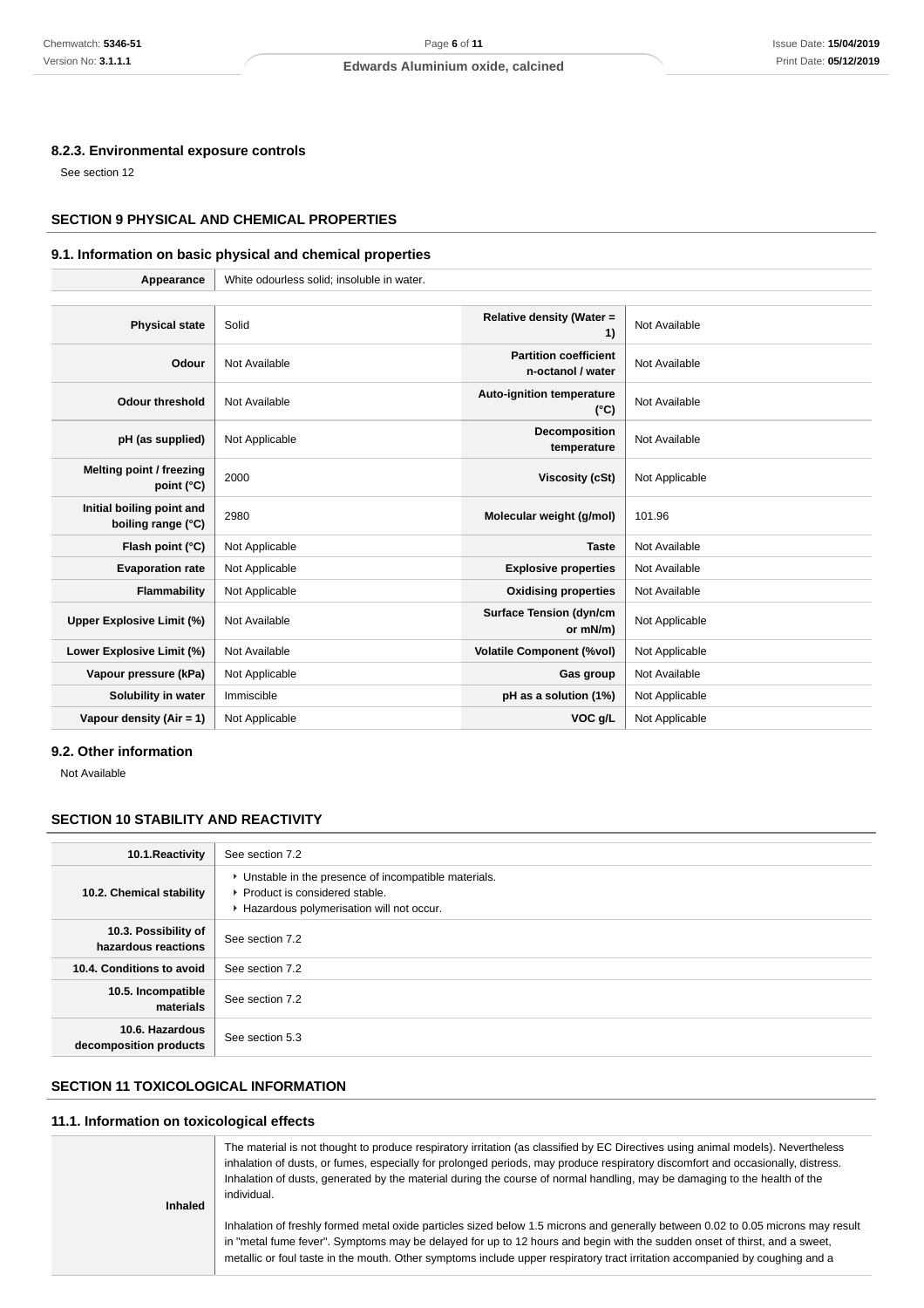|                     | dryness of the mucous membranes, lassitude and a generalised feeling of malaise. Mild to severe headache, nausea, occasional<br>vomiting, fever or chills, exaggerated mental activity, profuse sweating, diarrhoea, excessive urination and prostration may also<br>occur.                                                                                                                                                                                                                                                                                                                                                                                                                                                                                                                                                                                                                                                                                                                                                                                                                                                                                                                                                                                                                                                                                                                                                                                                                                                                                             |
|---------------------|-------------------------------------------------------------------------------------------------------------------------------------------------------------------------------------------------------------------------------------------------------------------------------------------------------------------------------------------------------------------------------------------------------------------------------------------------------------------------------------------------------------------------------------------------------------------------------------------------------------------------------------------------------------------------------------------------------------------------------------------------------------------------------------------------------------------------------------------------------------------------------------------------------------------------------------------------------------------------------------------------------------------------------------------------------------------------------------------------------------------------------------------------------------------------------------------------------------------------------------------------------------------------------------------------------------------------------------------------------------------------------------------------------------------------------------------------------------------------------------------------------------------------------------------------------------------------|
| Ingestion           | Accidental ingestion of the material may be damaging to the health of the individual.<br>Acute toxic responses to aluminium are confined to the more soluble forms.                                                                                                                                                                                                                                                                                                                                                                                                                                                                                                                                                                                                                                                                                                                                                                                                                                                                                                                                                                                                                                                                                                                                                                                                                                                                                                                                                                                                     |
| <b>Skin Contact</b> | The material is not thought to produce adverse health effects or skin irritation following contact (as classified by EC Directives<br>using animal models). Nevertheless, good hygiene practice requires that exposure be kept to a minimum and that suitable gloves<br>be used in an occupational setting.<br>Contact with aluminas (aluminium oxides) may produce a form of irritant dermatitis accompanied by pruritus.<br>Though considered non-harmful, slight irritation may result from contact because of the abrasive nature of the aluminium oxide<br>particles.<br>Open cuts, abraded or irritated skin should not be exposed to this material                                                                                                                                                                                                                                                                                                                                                                                                                                                                                                                                                                                                                                                                                                                                                                                                                                                                                                               |
| Eye                 | Although the material is not thought to be an irritant (as classified by EC Directives), direct contact with the eye may cause<br>transient discomfort characterised by tearing or conjunctival redness (as with windburn). Slight abrasive damage may also result.<br>The material may produce foreign body irritation in certain individuals.                                                                                                                                                                                                                                                                                                                                                                                                                                                                                                                                                                                                                                                                                                                                                                                                                                                                                                                                                                                                                                                                                                                                                                                                                         |
| <b>Chronic</b>      | Limited evidence suggests that repeated or long-term occupational exposure may produce cumulative health effects involving<br>organs or biochemical systems.<br>Chronic exposure to aluminas (aluminium oxides) of particle size 1.2 microns did not produce significant systemic or respiratory<br>system effects in workers. Epidemiologic surveys have indicated an excess of nonmalignant respiratory disease in workers<br>exposed to aluminum oxide during abrasives production.<br>Very fine AI2O3 powder was not fibrogenic in rats, guinea pigs, or hamsters when inhaled for 6 to 12 months and sacrificed<br>at periods up to 12 months following the last exposure.<br>When hydrated aluminas were injected intratracheally, they produced dense and numerous nodules of advanced fibrosis in rats,<br>a reticulin network with occasional collagen fibres in mice and guinea pigs, and only a slight reticulin network in rabbits.<br>Occupational exposure to aluminium compounds may produce asthma, chronic obstructive lung disease and pulmonary fibrosis.<br>Long-term overexposure may produce dyspnoea, cough, pneumothorax, variable sputum production and nodular interstitial<br>fibrosis; death has been reported. Chronic interstitial pneumonia with severe cavitations in the right upper lung and small cavities<br>in the remaining lung tissue, have been observed in gross pathology. Shaver's Disease may result from occupational exposure to<br>fumes or dusts; this may produce respiratory distress and fibrosis with large blebs. |

| Edwards Aluminium oxide, | <b>TOXICITY</b>                                                                                                                                                                                                                 | <b>IRRITATION</b>                                   |  |
|--------------------------|---------------------------------------------------------------------------------------------------------------------------------------------------------------------------------------------------------------------------------|-----------------------------------------------------|--|
| calcined                 | Not Available                                                                                                                                                                                                                   | Not Available                                       |  |
|                          | <b>TOXICITY</b>                                                                                                                                                                                                                 | <b>IRRITATION</b>                                   |  |
| calcined alumina         | Oral (rat) LD50: >2000 mg/kg <sup>[1]</sup>                                                                                                                                                                                     | Eye: no adverse effect observed (not irritating)[1] |  |
|                          | Skin: no adverse effect observed (not irritating)[1]                                                                                                                                                                            |                                                     |  |
| Legend:                  | 1. Value obtained from Europe ECHA Registered Substances - Acute toxicity 2.* Value obtained from manufacturer's SDS.<br>Unless otherwise specified data extracted from RTECS - Register of Toxic Effect of chemical Substances |                                                     |  |

| Edwards Aluminium oxide,<br>calcined        | For aluminium compounds:<br>Aluminium present in food and drinking water is poorly absorbed through the gastrointestinal tract. The bioavailability of<br>aluminium is dependent on the form in which it is ingested and the presence of dietary constituents with which the metal cation<br>can complex Ligands in food can have a marked effect on absorption of aluminium, as they can either enhance uptake by<br>forming absorbable (usually water soluble) complexes (e.g., with carboxylic acids such as citric and lactic), or reduce it by<br>forming insoluble compounds (e.g., with phosphate or dissolved silicate).<br>Considering the available human and animal data it is likely that the oral absorption of aluminium can vary 10-fold based on<br>chemical form alone. Although bioavailability appears to generally parallel water solubility, insufficient data are available to<br>directly extrapolate from solubility in water to bioavailability. |                                 |   |
|---------------------------------------------|---------------------------------------------------------------------------------------------------------------------------------------------------------------------------------------------------------------------------------------------------------------------------------------------------------------------------------------------------------------------------------------------------------------------------------------------------------------------------------------------------------------------------------------------------------------------------------------------------------------------------------------------------------------------------------------------------------------------------------------------------------------------------------------------------------------------------------------------------------------------------------------------------------------------------------------------------------------------------|---------------------------------|---|
| <b>CALCINED ALUMINA</b>                     | No significant acute toxicological data identified in literature search.                                                                                                                                                                                                                                                                                                                                                                                                                                                                                                                                                                                                                                                                                                                                                                                                                                                                                                  |                                 |   |
| <b>Acute Toxicity</b>                       | ×                                                                                                                                                                                                                                                                                                                                                                                                                                                                                                                                                                                                                                                                                                                                                                                                                                                                                                                                                                         | Carcinogenicity                 | × |
| <b>Skin Irritation/Corrosion</b>            | ×                                                                                                                                                                                                                                                                                                                                                                                                                                                                                                                                                                                                                                                                                                                                                                                                                                                                                                                                                                         | Reproductivity                  | × |
| <b>Serious Eye</b><br>Damage/Irritation     | ×                                                                                                                                                                                                                                                                                                                                                                                                                                                                                                                                                                                                                                                                                                                                                                                                                                                                                                                                                                         | <b>STOT - Single Exposure</b>   | × |
| <b>Respiratory or Skin</b><br>sensitisation | ×                                                                                                                                                                                                                                                                                                                                                                                                                                                                                                                                                                                                                                                                                                                                                                                                                                                                                                                                                                         | <b>STOT - Repeated Exposure</b> | × |
| <b>Mutagenicity</b>                         | ×                                                                                                                                                                                                                                                                                                                                                                                                                                                                                                                                                                                                                                                                                                                                                                                                                                                                                                                                                                         | <b>Aspiration Hazard</b>        | × |

**Legend:**  $\mathbf{X}$  – Data either not available or does not fill the criteria for classification – Data available to make classification

# **SECTION 12 ECOLOGICAL INFORMATION**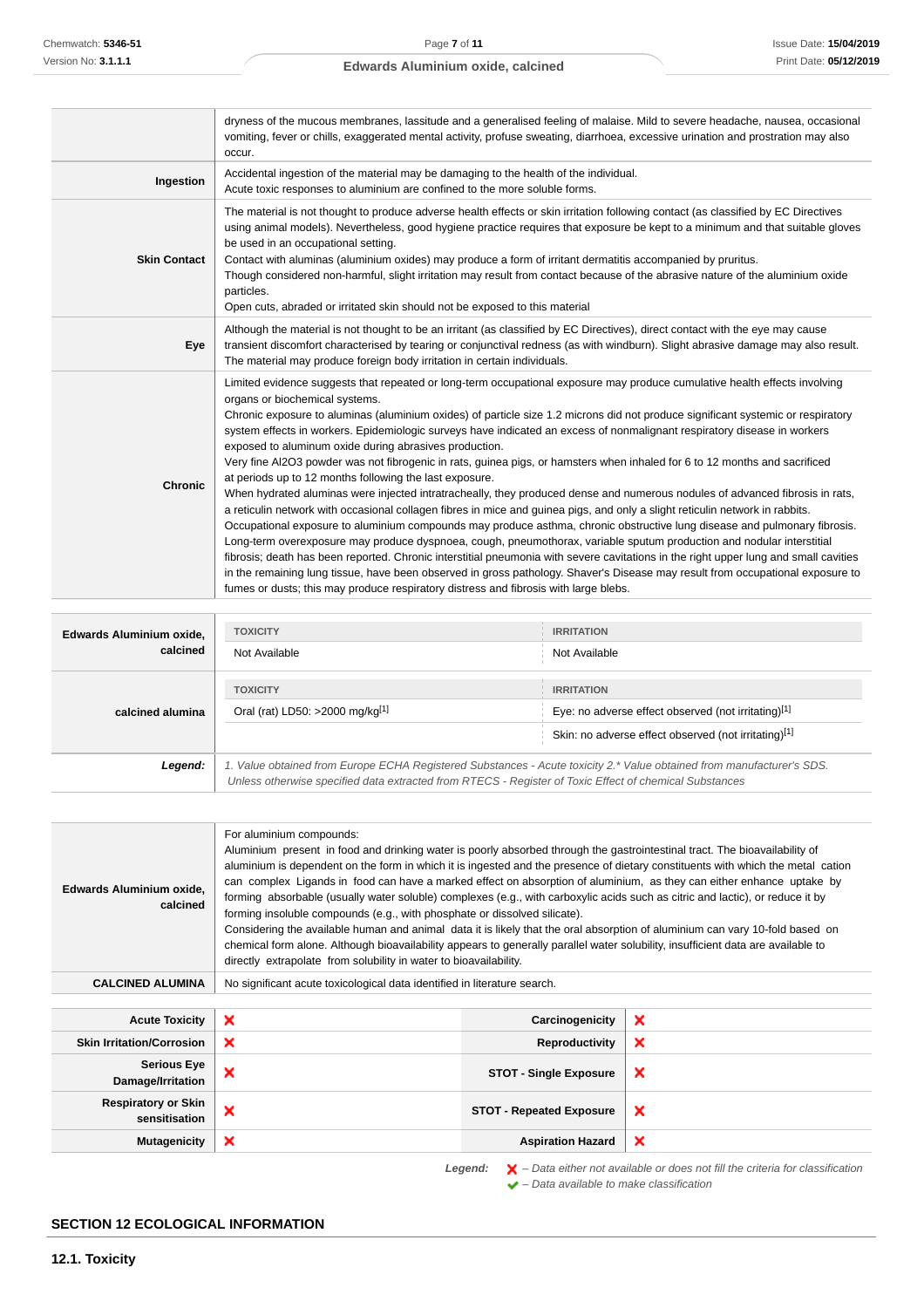| Edwards Aluminium oxide.<br>calcined | <b>ENDPOINT</b><br>Not<br>Available                                                                                                                                                                                                                                                                                                                                                                | <b>TEST DURATION (HR)</b><br>Not Available         | <b>SPECIES</b><br>Not Available                                                   | <b>VALUE</b><br>Not<br>Available                                                     | <b>SOURCE</b><br>Not<br>Available                                   |
|--------------------------------------|----------------------------------------------------------------------------------------------------------------------------------------------------------------------------------------------------------------------------------------------------------------------------------------------------------------------------------------------------------------------------------------------------|----------------------------------------------------|-----------------------------------------------------------------------------------|--------------------------------------------------------------------------------------|---------------------------------------------------------------------|
| calcined alumina                     | <b>ENDPOINT</b><br>LC50<br>EC50<br>EC50<br><b>NOEC</b>                                                                                                                                                                                                                                                                                                                                             | <b>TEST DURATION (HR)</b><br>96<br>48<br>72<br>240 | <b>SPECIES</b><br>Fish<br>Crustacea<br>Algae or other aquatic plants<br>Crustacea | <b>VALUE</b><br>0.001-0.134mg/L<br>0.7364mg/L<br>0.001-0.799mg/L<br>0.001-0.1002mg/L | <b>SOURCE</b><br>$\overline{2}$<br>$\overline{2}$<br>$\overline{2}$ |
| Legend:                              | Extracted from 1. IUCLID Toxicity Data 2. Europe ECHA Registered Substances - Ecotoxicological Information - Aguatic Toxicity<br>3. EPIWIN Suite V3.12 (QSAR) - Aquatic Toxicity Data (Estimated) 4. US EPA, Ecotox database - Aquatic Toxicity Data 5.<br>ECETOC Aquatic Hazard Assessment Data 6. NITE (Japan) - Bioconcentration Data 7. METI (Japan) - Bioconcentration Data 8.<br>Vendor Data |                                                    |                                                                                   |                                                                                      |                                                                     |

### **DO NOT** discharge into sewer or waterways.

# **12.2. Persistence and degradability**

| Ingredient | Persistence: Water/Soil               | Persistence: Air                      |
|------------|---------------------------------------|---------------------------------------|
|            | No Data available for all ingredients | No Data available for all ingredients |

# **12.3. Bioaccumulative potential**

| Ingredient | <b>Bioaccumulation</b>                |  |
|------------|---------------------------------------|--|
|            | No Data available for all ingredients |  |

# **12.4. Mobility in soil**

| Ingredient | <b>Mobility</b>                       |  |
|------------|---------------------------------------|--|
|            | No Data available for all ingredients |  |

# **12.5.Results of PBT and vPvB assessment**

| Relevant available data | Not Applicable | Not Applicable | Not Applicable |
|-------------------------|----------------|----------------|----------------|
| PBT Criteria fulfilled? | Not Applicable | Not Applicable | Not Applicable |

# **12.6. Other adverse effects**

No data available

# **SECTION 13 DISPOSAL CONSIDERATIONS**

### **13.1. Waste treatment methods**

| <b>Product / Packaging</b><br>disposal | DO NOT allow wash water from cleaning or process equipment to enter drains.<br>It may be necessary to collect all wash water for treatment before disposal.<br>In all cases disposal to sewer may be subject to local laws and regulations and these should be considered first.<br>• Where in doubt contact the responsible authority.<br>► Recycle wherever possible or consult manufacturer for recycling options.<br>Consult State Land Waste Management Authority for disposal.<br>▶ Bury residue in an authorised landfill.<br>▶ Recycle containers if possible, or dispose of in an authorised landfill. |
|----------------------------------------|-----------------------------------------------------------------------------------------------------------------------------------------------------------------------------------------------------------------------------------------------------------------------------------------------------------------------------------------------------------------------------------------------------------------------------------------------------------------------------------------------------------------------------------------------------------------------------------------------------------------|
| Waste treatment options                | Not Available                                                                                                                                                                                                                                                                                                                                                                                                                                                                                                                                                                                                   |
| Sewage disposal options                | Not Available                                                                                                                                                                                                                                                                                                                                                                                                                                                                                                                                                                                                   |

### **SECTION 14 TRANSPORT INFORMATION**

# **Labels Required**

| <b>Marine</b> | <b>NO</b>         |
|---------------|-------------------|
| א :           | NI∩1<br>able<br>w |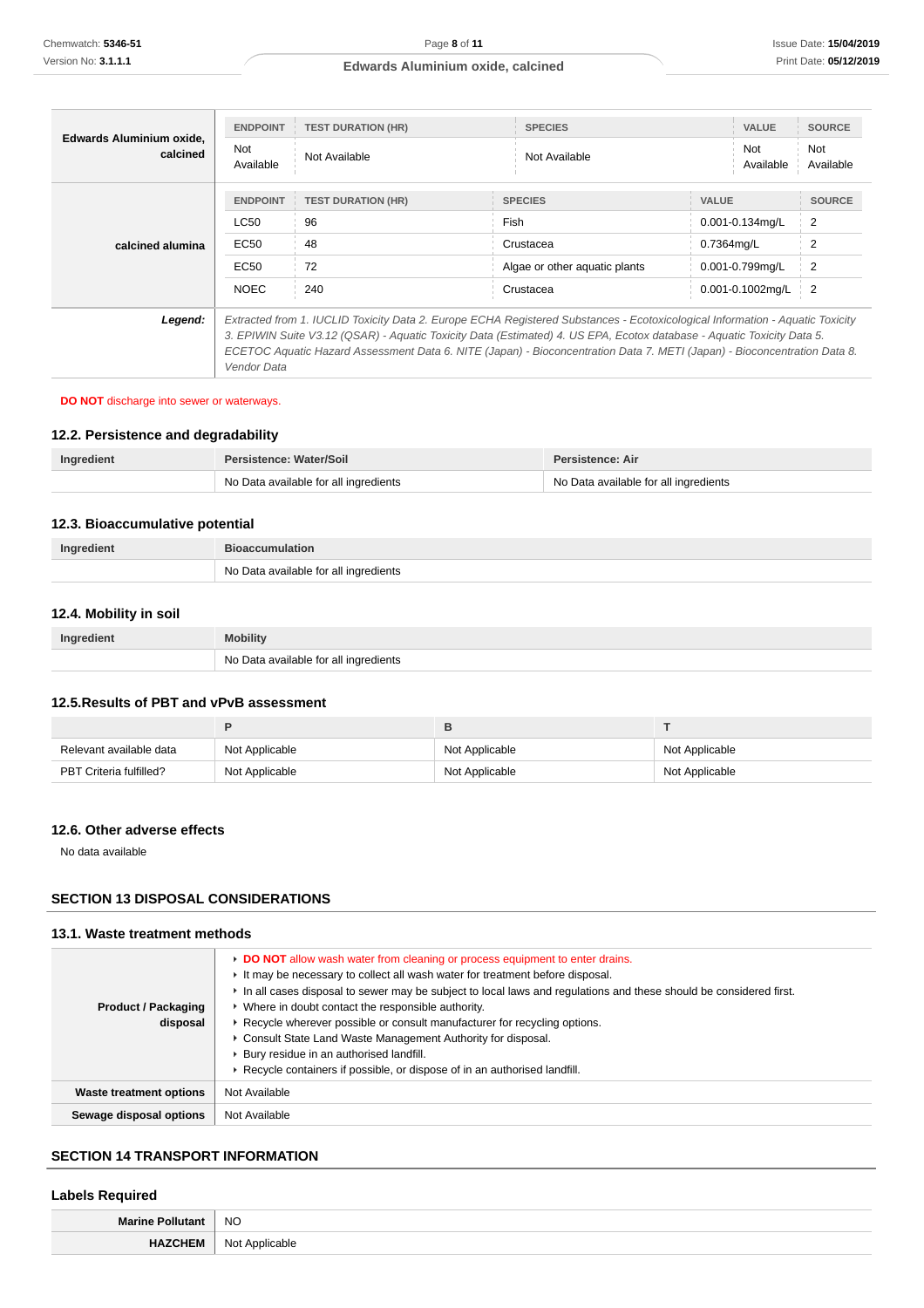# **Land transport (ADR): NOT REGULATED FOR TRANSPORT OF DANGEROUS GOODS**

| 14.1. UN number                       | Not Applicable                                                                                                                                           |                                                                                                          |  |  |
|---------------------------------------|----------------------------------------------------------------------------------------------------------------------------------------------------------|----------------------------------------------------------------------------------------------------------|--|--|
| 14.2. UN proper shipping<br>name      | Not Applicable                                                                                                                                           |                                                                                                          |  |  |
| 14.3. Transport hazard<br>class(es)   | Not Applicable<br>Class<br>Not Applicable<br>Subrisk                                                                                                     |                                                                                                          |  |  |
| 14.4. Packing group                   | Not Applicable                                                                                                                                           |                                                                                                          |  |  |
| 14.5. Environmental<br>hazard         | Not Applicable                                                                                                                                           |                                                                                                          |  |  |
| 14.6. Special precautions<br>for user | Hazard identification (Kemler)<br>Classification code<br><b>Hazard Label</b><br>Special provisions<br>Limited quantity<br><b>Tunnel Restriction Code</b> | Not Applicable<br>Not Applicable<br>Not Applicable<br>Not Applicable<br>Not Applicable<br>Not Applicable |  |  |

# **Air transport (ICAO-IATA / DGR): NOT REGULATED FOR TRANSPORT OF DANGEROUS GOODS**

| 14.1. UN number                       | Not Applicable                                                                                                                                                                                                                                                                              |                                                                                                                            |  |  |
|---------------------------------------|---------------------------------------------------------------------------------------------------------------------------------------------------------------------------------------------------------------------------------------------------------------------------------------------|----------------------------------------------------------------------------------------------------------------------------|--|--|
| 14.2. UN proper shipping<br>name      | Not Applicable                                                                                                                                                                                                                                                                              |                                                                                                                            |  |  |
| 14.3. Transport hazard<br>class(es)   | <b>ICAO/IATA Class</b><br>Not Applicable<br>ICAO / IATA Subrisk<br>Not Applicable<br><b>ERG Code</b><br>Not Applicable                                                                                                                                                                      |                                                                                                                            |  |  |
| 14.4. Packing group                   | Not Applicable                                                                                                                                                                                                                                                                              |                                                                                                                            |  |  |
| 14.5. Environmental<br>hazard         | Not Applicable                                                                                                                                                                                                                                                                              |                                                                                                                            |  |  |
| 14.6. Special precautions<br>for user | Special provisions<br>Cargo Only Packing Instructions<br>Cargo Only Maximum Qty / Pack<br>Passenger and Cargo Packing Instructions<br>Passenger and Cargo Maximum Qty / Pack<br>Passenger and Cargo Limited Quantity Packing Instructions<br>Passenger and Cargo Limited Maximum Qty / Pack | Not Applicable<br>Not Applicable<br>Not Applicable<br>Not Applicable<br>Not Applicable<br>Not Applicable<br>Not Applicable |  |  |

# **Sea transport (IMDG-Code / GGVSee): NOT REGULATED FOR TRANSPORT OF DANGEROUS GOODS**

| 14.1. UN number                       | Not Applicable                                                               |                                                    |  |  |
|---------------------------------------|------------------------------------------------------------------------------|----------------------------------------------------|--|--|
| 14.2. UN proper shipping<br>name      | Not Applicable                                                               |                                                    |  |  |
| 14.3. Transport hazard<br>class(es)   | Not Applicable<br><b>IMDG Class</b><br><b>IMDG Subrisk</b><br>Not Applicable |                                                    |  |  |
| 14.4. Packing group                   | Not Applicable                                                               |                                                    |  |  |
| 14.5. Environmental<br>hazard         | Not Applicable                                                               |                                                    |  |  |
| 14.6. Special precautions<br>for user | <b>EMS Number</b><br>Special provisions<br><b>Limited Quantities</b>         | Not Applicable<br>Not Applicable<br>Not Applicable |  |  |

### **Inland waterways transport (ADN): NOT REGULATED FOR TRANSPORT OF DANGEROUS GOODS**

| <b>UN number</b> | . Not      |
|------------------|------------|
| 14               | Applicable |
| т. н.            |            |
|                  |            |
|                  |            |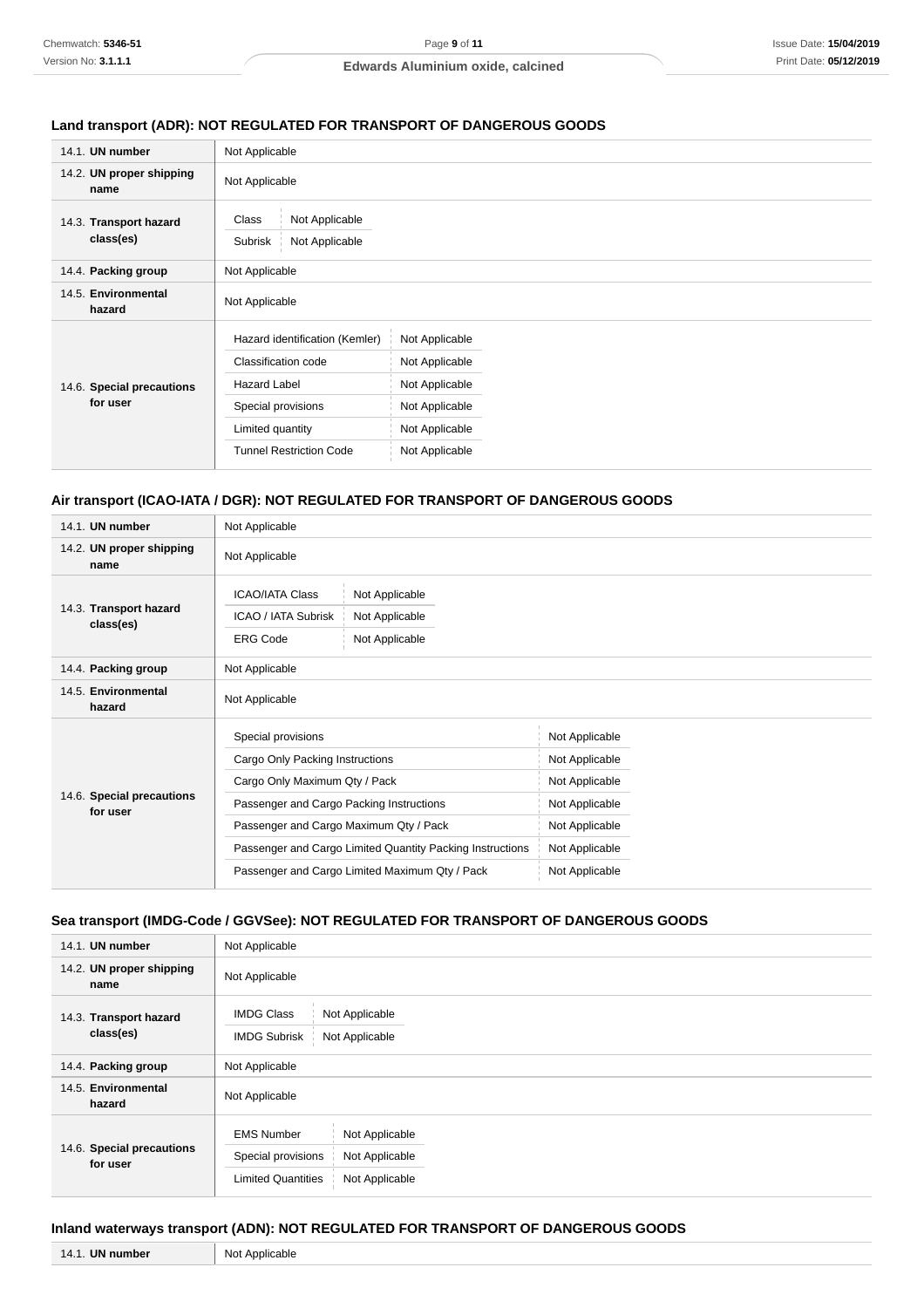| 14.2. UN proper shipping<br>name      | Not Applicable                                                                                                                                                                                     |  |  |  |
|---------------------------------------|----------------------------------------------------------------------------------------------------------------------------------------------------------------------------------------------------|--|--|--|
| 14.3. Transport hazard<br>class(es)   | Not Applicable<br>Not Applicable                                                                                                                                                                   |  |  |  |
| 14.4. Packing group                   | Not Applicable                                                                                                                                                                                     |  |  |  |
| 14.5. Environmental<br>hazard         | Not Applicable                                                                                                                                                                                     |  |  |  |
| 14.6. Special precautions<br>for user | Classification code<br>Not Applicable<br>Special provisions<br>Not Applicable<br>Not Applicable<br>Limited quantity<br>Equipment required<br>Not Applicable<br>Not Applicable<br>Fire cones number |  |  |  |

# **14.7. Transport in bulk according to Annex II of MARPOL and the IBC code**

Not Applicable

#### **SECTION 15 REGULATORY INFORMATION**

#### **15.1. Safety, health and environmental regulations / legislation specific for the substance or mixture**

#### **CALCINED ALUMINA IS FOUND ON THE FOLLOWING REGULATORY LISTS**

| Europe EC Inventory                                                | European Chemical Agency (ECHA) Classification & Labelling Inventory - |
|--------------------------------------------------------------------|------------------------------------------------------------------------|
| Europe ECHA Registered Substances - Classification and Labelling - | Chemwatch Harmonised classification                                    |
| DSD-DPD                                                            | European Union - European Inventory of Existing Commercial Chemical    |
| Europe European Customs Inventory of Chemical Substances           | Substances (EINECS)                                                    |
|                                                                    | UK Workplace Exposure Limits (WELs)                                    |

This safety data sheet is in compliance with the following EU legislation and its adaptations - as far as applicable - : Directives 98/24/EC, - 92/85/EEC, - 94/33/EC, - 2008/98/EC, - 2010/75/EU; Commission Regulation (EU) 2015/830; Regulation (EC) No 1272/2008 as updated through ATPs.

#### **15.2. Chemical safety assessment**

No Chemical Safety Assessment has been carried out for this substance/mixture by the supplier.

### **National Inventory Status**

| <b>National Inventory</b>               | <b>Status</b>                                                                                                                                                                                               |  |
|-----------------------------------------|-------------------------------------------------------------------------------------------------------------------------------------------------------------------------------------------------------------|--|
| Australia - AICS                        | Yes                                                                                                                                                                                                         |  |
| Canada - DSL                            | Yes                                                                                                                                                                                                         |  |
| Canada - NDSL                           | No (calcined alumina)                                                                                                                                                                                       |  |
| China - IECSC                           | Yes                                                                                                                                                                                                         |  |
| Europe - EINEC / ELINCS /<br><b>NLP</b> | Yes                                                                                                                                                                                                         |  |
| Japan - ENCS                            | Yes                                                                                                                                                                                                         |  |
| Korea - KECI                            | Yes                                                                                                                                                                                                         |  |
| New Zealand - NZIoC                     | Yes                                                                                                                                                                                                         |  |
| Philippines - PICCS                     | Yes                                                                                                                                                                                                         |  |
| USA - TSCA                              | Yes                                                                                                                                                                                                         |  |
| Taiwan - TCSI                           | Yes                                                                                                                                                                                                         |  |
| Mexico - INSQ                           | Yes                                                                                                                                                                                                         |  |
| Vietnam - NCI                           | Yes                                                                                                                                                                                                         |  |
| Russia - ARIPS                          | Yes                                                                                                                                                                                                         |  |
| Legend:                                 | Yes = All CAS declared ingredients are on the inventory<br>No = One or more of the CAS listed ingredients are not on the inventory and are not exempt from listing(see specific ingredients<br>in brackets) |  |

# **SECTION 16 OTHER INFORMATION**

| <b>Povicio</b> | $\mathbf{u}$  |
|----------------|---------------|
| That           | $\cdot$ h,    |
| .              | $\sim$ $\sim$ |
|                | ''<br>.       |